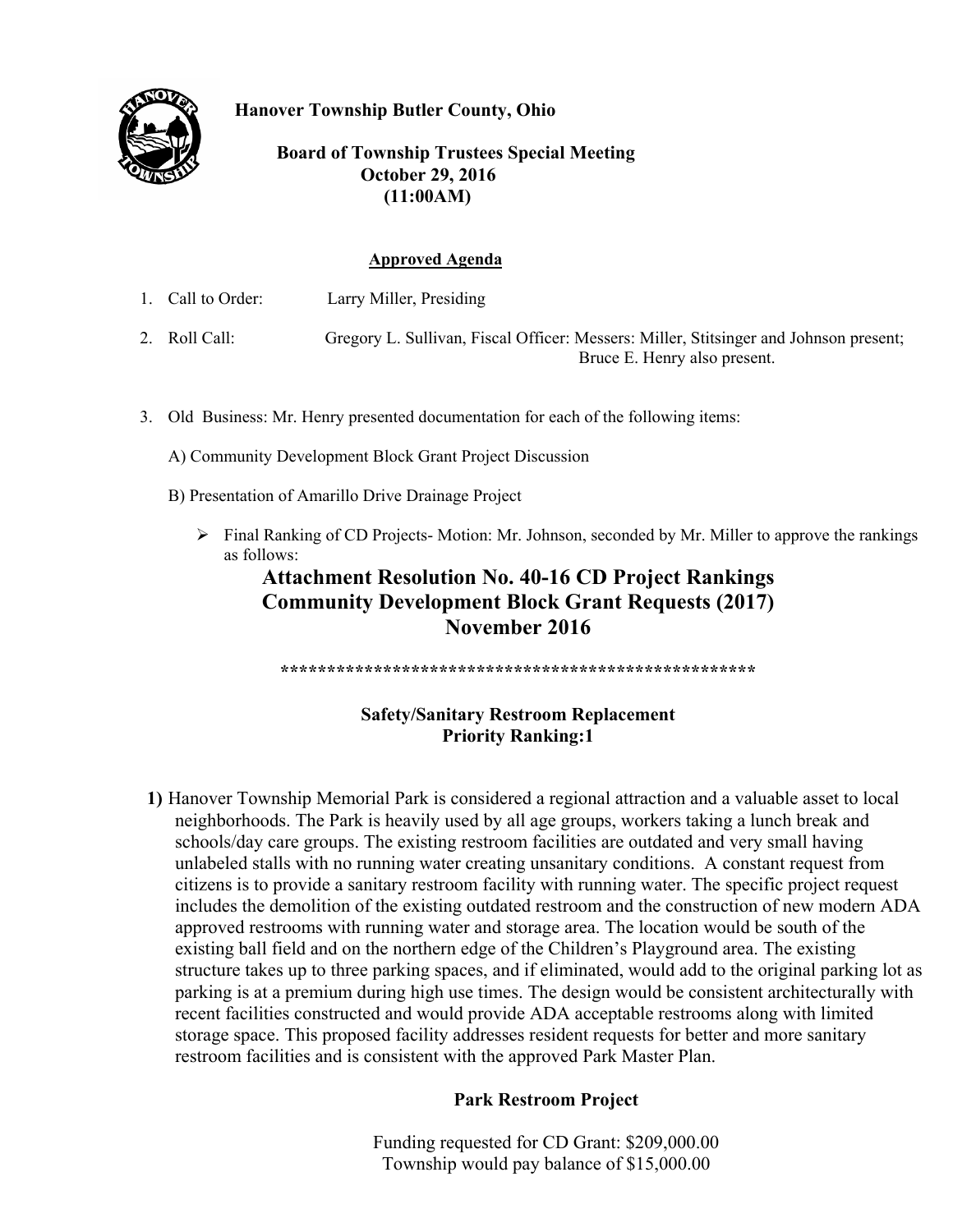#### 

# **Township Memorial Park General Utility and Safety Improvements Priority Ranking: 2**

2) For some time there have been needs indentified for additional water/electric utility access and safety measures to enhance park operations at the Hanover Township Memorial Park. This project includes security lighting for the north parking lot (built in 2008 with CD funds), lighting and electric for shelters  $\#1$  and  $\#2$  which are adjacent to the children's playground area, lighting for the restrooms adjacent to the children's playground area, and rear of the children's playground and extension of water service to the Walking Path area providing for a drinking fountain as well as a tap for general water supply to maintain the area. The water utility extension is crucial for supporting special events, providing a water source to help with maintaining the park's vegetation and to provide a small water source in the event of a small fire.

> **General Park Utility Improvements** Funding requested for CD Grant: \$25,000.00 (Township would pay balance of \$3,027.00 for top soil and seeding)

## **Amarillo Pipe Repair/Sink Hole Vacant Lot Priority Ranking:3**

3) A major storm water drainage pipe was placed outside of the right of way which carried storm water runoff to a creek nearby at the rear of the lot. This pipe has since broken down and is clogged causing runoff to go down the road and eventually impacts a culvert and roadway on Gene Avenue. The project is bigger than one private land owner can handle and is affecting the right of way since the pipe does not work as originally intended.

The project calls for the removal 40' of collapsed 36" pipe, replacing said pipe with 40' of class I dual wall HDPE pipe, associated collars and connect to the existing. Provide replacement soil to fill in 16' deep sink hole. Clean existing pipes as necessary.

> Pipe Repair Project Funding requested for CD Block Grant: \$30,525.00

Upon a roll call by Mr. Sullivan, all three Trustees voted yes.

D) Next Regular Meeting: November 8, 2016 6:00PM

F) Review of November Meeting Agenda

G) Other